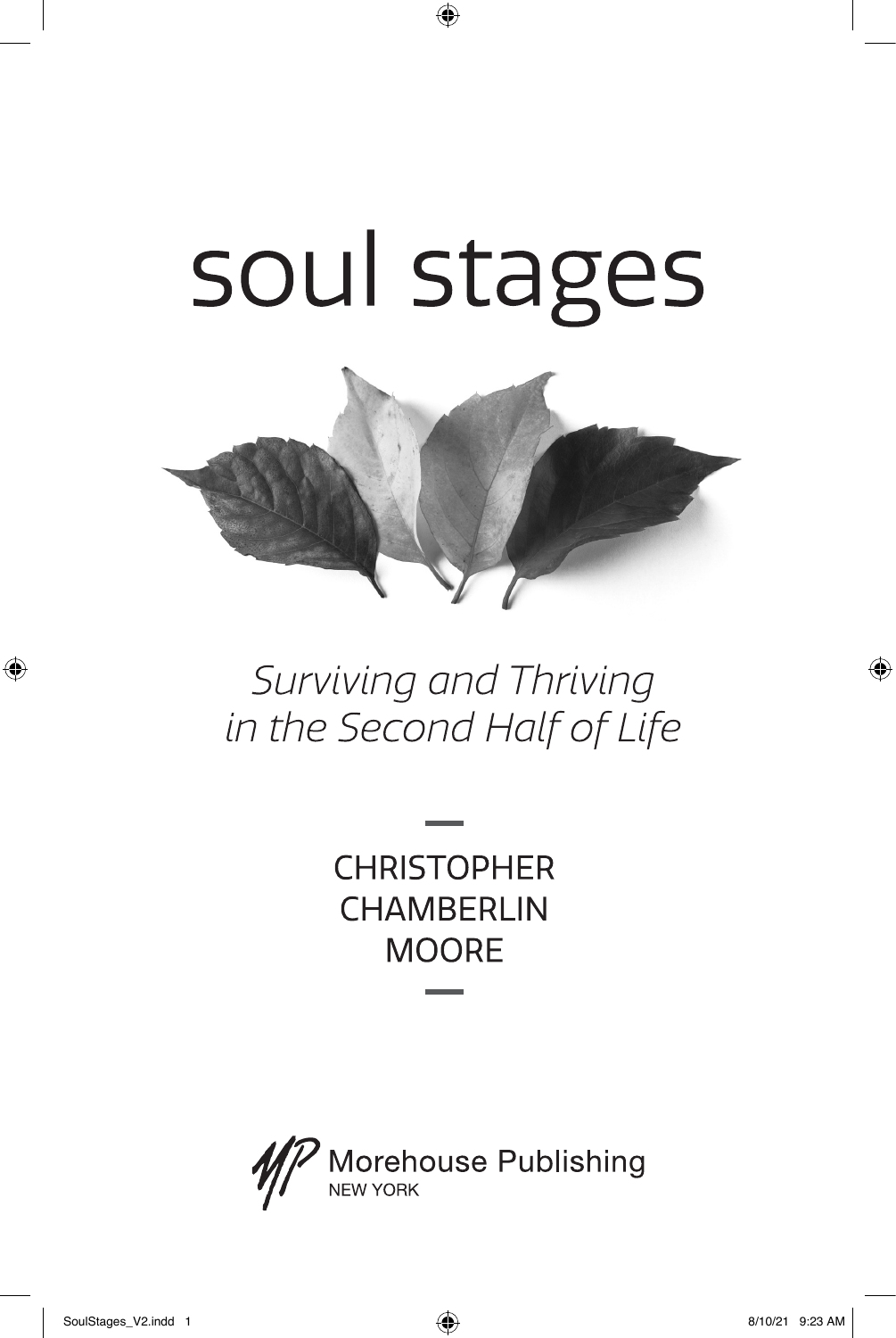Copyright © 2021 by Christopher Chamberlin Moore

All rights reserved. No part of this book may be reproduced, stored in a retrieval system, or transmitted in any form or by any means, electronic or mechanical, including photocopying, recording, or otherwise, without the written permission of the publisher.

Unless otherwise noted, the Scripture quotations contained herein are from the New Revised Standard Version Bible, copyright © 1989 by the Division of Christian Education of the National Council of Churches of Christ in the U.S.A. Used by permission. All rights reserved.

Scripture quotations marked (NIV) are taken from the Holy Bible, New International Version®, NIV®. Copyright © 1973, 1978, 1984, 2011 by Biblica, Inc.™ Used by permission of Zondervan. All rights reserved worldwide. www.zondervan.com. The "NIV" and "New International Version" are trademarks registered in the United States Patent and Trademark Office by Biblica, Inc.<sup>™</sup>

Morehouse Publishing, 19 East 34th Street, New York, NY 10016 Morehouse Publishing is an imprint of Church Publishing Incorporated.

Cover design by Jennifer Kopec, 2Pug Design Typeset by Denise Hoff

Library of Congress Cataloging-in-Publication Data

Names: Moore, Christopher Chamberlin, author.

- Title: Soul stages : surviving and thriving in the second half of life / Christopher Chamberlin Moore.
- Description: New York, NY : Morehouse Publishing, [2021] | Includes bibliographical references.

Identifiers: LCCN 2021024134 (print) | LCCN 2021024135 (ebook) | ISBN 9781640654327 (paperback) | ISBN 9781640654334 (epub)

Subjects: LCSH: Middle-aged persons--Religious life. | Older

persons--Religious life. | Aging--Religious aspects--Christianity.

- Classification: LCC BV4579.5 .M66 2021 (print) | LCC BV4579.5 (ebook) | DDC 248.8/4--dc23
- LC record available at https://lccn.loc.gov/2021024134
- LC ebook record available at https://lccn.loc.gov/2021024135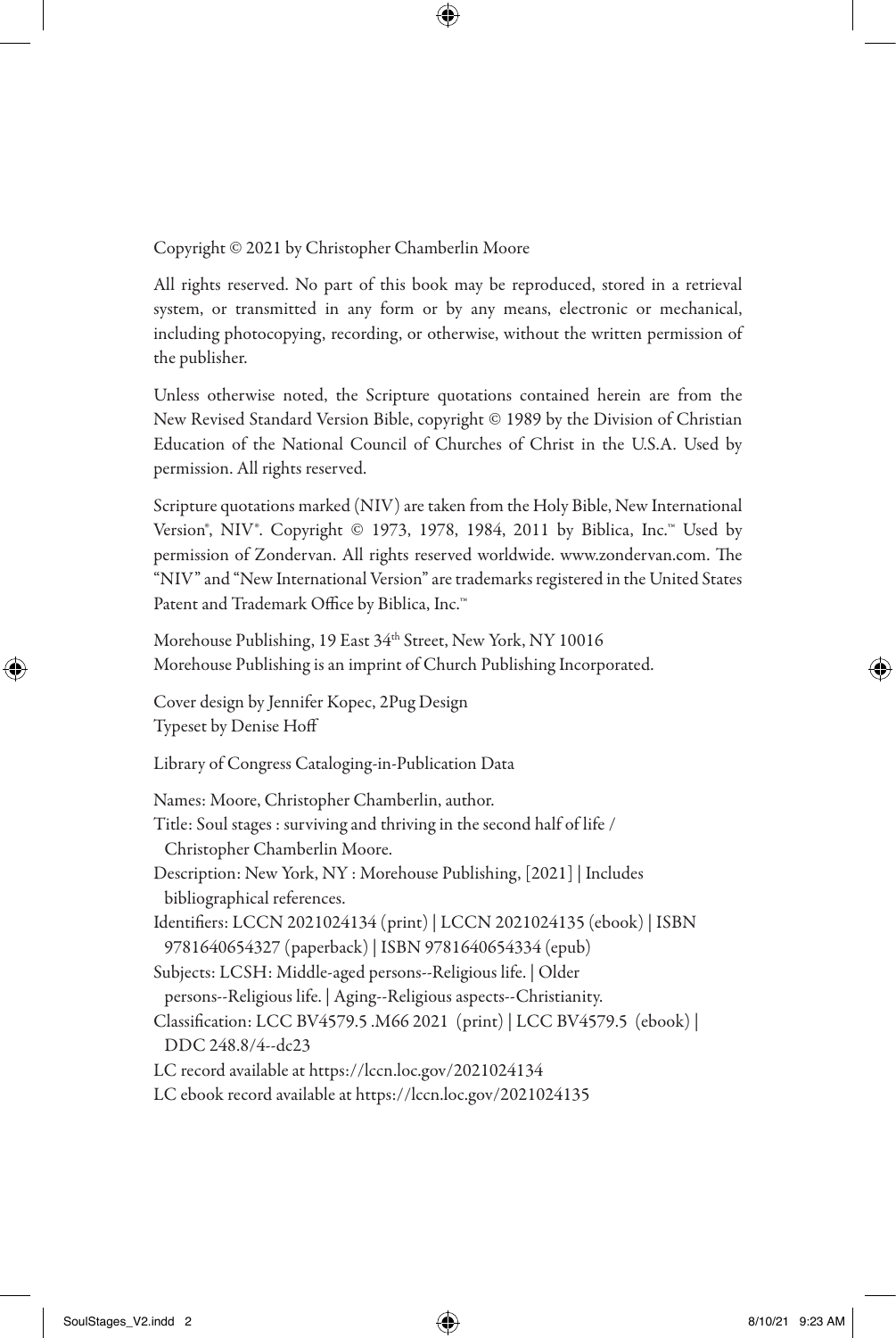۸

To Janice, who has supported me through all my soul stages and who helps make the second half of life well worth living, and to our children Alice and Douglas, who are embarked on their own life journey.

To my friend Gail Morgan, who has been an invaluable part of this project.

To the late Rev. John A. Sanford, who showed me that the personalities of the Bible could be understood psychologically as well as spiritually.

To my third grade Sunday school teacher at the Church of the Redeemer in Morristown, New Jersey, who instilled in me a lifelong love of the Bible.

To my colleagues and the members of the Brandywine Collaborative Ministries in Wilmington, Delaware, where this material was presented as a Lenten course.

۶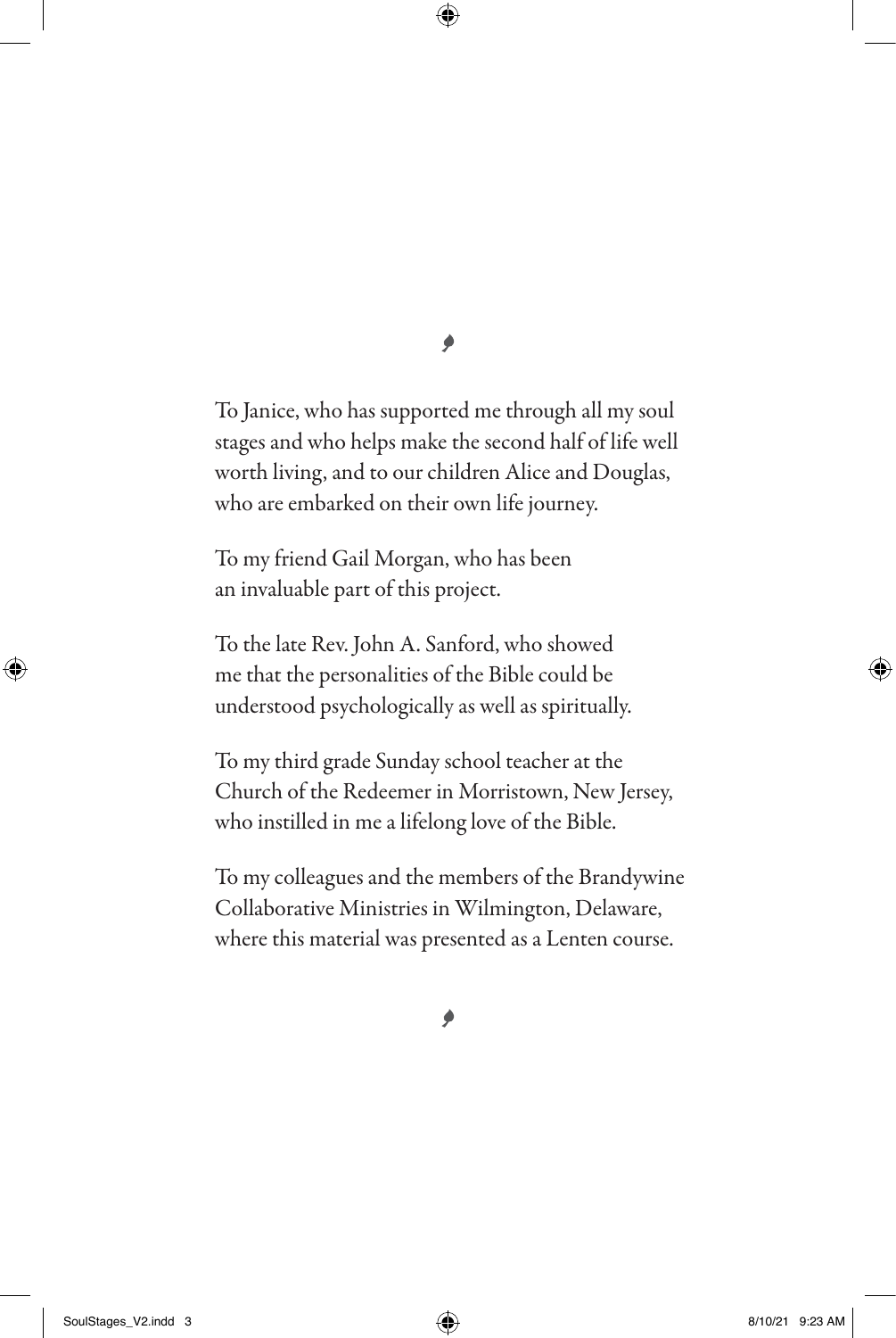## **Contents**

| Introduction | The Plaque on the Wall                               | 1   |
|--------------|------------------------------------------------------|-----|
|              | Chapter 1 • What Are You Seeking?                    | 7   |
|              | Chapter 2 ♦ Are We "There" Yet?                      | 23  |
|              | Chapter 3 → Crisis or Opportunity                    | 39  |
|              | Chapter $4 \rightarrow \text{The Undiscovered Self}$ | 55  |
|              | Chapter 5 P Encountering the Sacred                  | 73  |
|              | Chapter 6 • Finding Meaning and Purpose              | 89  |
|              | Chapter 7 Passing on Our Legacy                      | 105 |
|              |                                                      |     |

Notes 121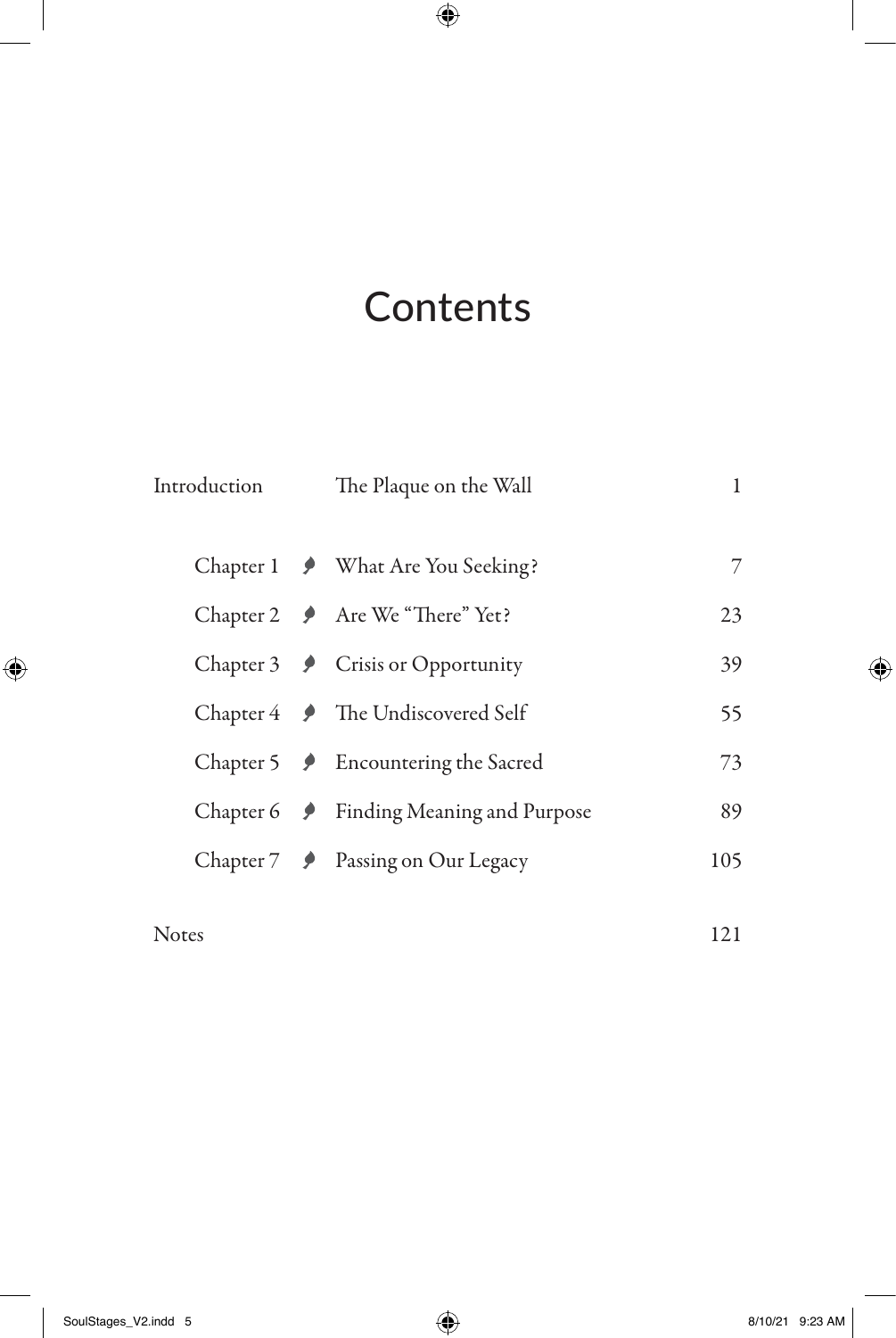

INTRODUCTION

## The Plaque on the Wall

**V7** hat would it be like to live the second half of your life with real enthusiasm? What would it be like to live with purpose and direction, to be fully present at this stage, enjoying what life has to offer, neither dwelling in the past nor deferring your real life for some imaginary time in the future? What would it be like to live in such a way that you are fully open to whatever life brings?

Several years ago, a friend of mine visited an old country church in England. On the wall was a plaque dedicated to a former pastor who had ministered to the congregation during a time when another denomination was making inroads into the flock. From the point of view of the existing church members, these new believers showed entirely too much fervor for their religion. The members had a word to describe it: enthusiasm. From their point of view, it was a matter of pride that they should avoid this type of enthusiasm at all costs. Accordingly, the plaque on the wall read:

> "To our beloved former pastor, who led this church for forty-seven years, with no enthusiasm."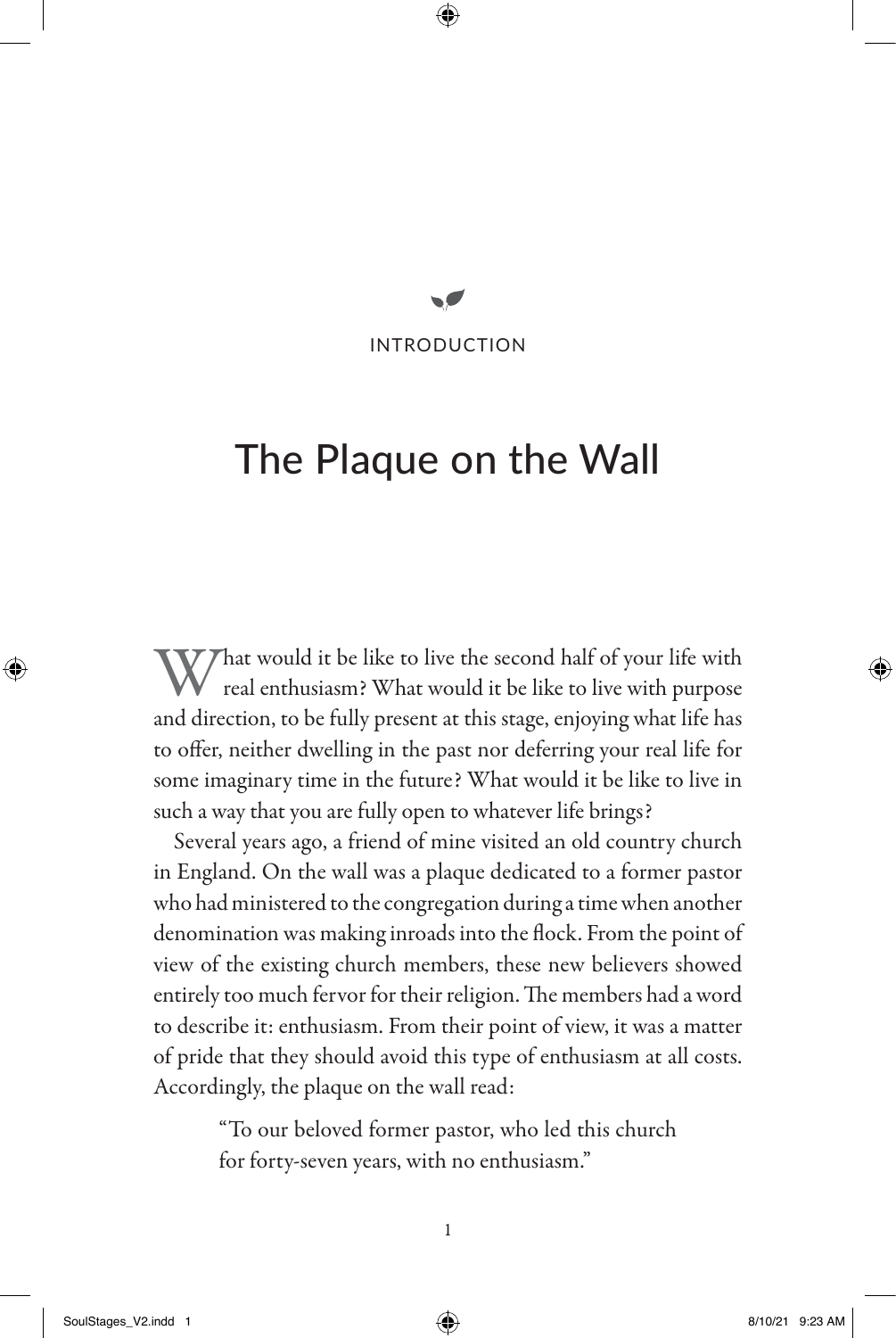I have known people who lived the second half of their lives with no enthusiasm, or at least no enthusiasm I could detect. I have also known people who faced the second half with a sense of dread, seeing it as a step on the road to decline and irrelevance rather than an opportunity for new life experiences and for spiritual, emotional, and psychological growth.

The fact is that people of all ages today are struggling. News stories highlight the number of people succumbing to what some have called the "diseases of despair": alcoholism, substance abuse, and suicide. Even those who seem to have done well according to the standards of our society find themselves asking, "Is this all there is?"

I believe most people, whether they consider themselves successful in the eyes of the world or not, experience some degree of difficulty in transitioning from one life stage to the next. For many, the passage of years seems to threaten a loss of vigor, of physical attractiveness, of relevance. It threatens their image of themselves usually formed at a much younger age and reinforced by society. It is amazing to me how many words used to describe stages in the second half of life are negative in tone. We hear about the midlife person "in crisis" or the senior as a "geezer." Not only are these terms negative, they also provide no road map for negotiating each new stage, and they leave us blind to the treasures as well as the potential challenges of each new chapter.

The subject of this book is to look at adult life stages, especially those in the second half, and ask some basic questions: What's going on here? What are the challenges of this stage? What are the pitfalls? How is this stage preparing me for the next chapter of my life?

More than a generation ago, journalist Gail Sheehy gave us such catchy terms as "The Trying Twenties," "Catch-30," and "The Age 40 Crucible" to describe adult life stages in her bestselling book, *Passages*. 1 Many books by other authors followed that explored various aspects of the adult life journey. But while most discussed the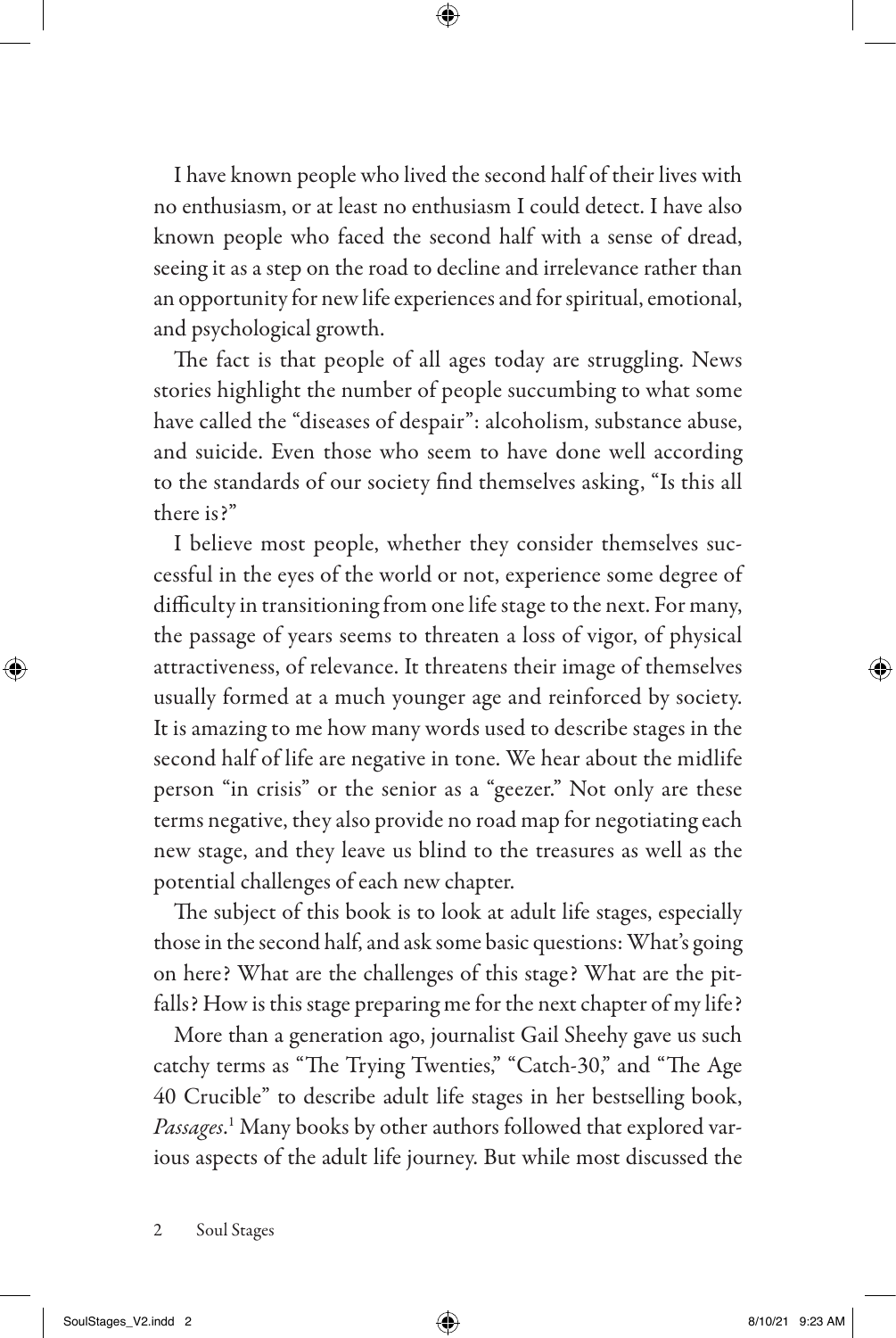psychological characteristics of each stage, few related spirituality to psychology or looked for the interconnections between the two.

There is a book that does just that. It shows a young person struggling to gain a sense of himself and of his life path as he enters adulthood. It shows men and women grappling with personal crises and changed perceptions of themselves at midlife. It shows older adults finding meaning and purpose in the senior years. That book is the Bible. It is probably the single most overlooked resource for people struggling to make sense of their lives and of the changes they experience during the passage from youth to senior adulthood.

The Bible offers no theory of adult life stages. It does give us portrayals of individuals at various ages struggling with the same issues people face today—issues not particular to any age or place or culture but universal to all human beings. These men and women portrayed in the Bible, these siblings under the skin, help give us insight into the challenges we face as we journey from young adulthood to the senior years.

In this book, I draw upon my own life experience and the life experiences of others I have known, as well as the remarkable personalities of scripture. I approach the Bible not only spiritually but *psychologically*. By that I mean I look at these individuals of the two testaments in terms of their psychological dynamics and how that speaks to the lived experience of people today.

The stories in the Hebrew Bible about the young Joseph stumbling his way into adulthood, the midlife Jacob struggling to reconcile two sides of his personality, or the older adult Nehemiah creating a legacy to pass on to the next generation are stories that could be about ourselves or our neighbor next door. These stories are universal. They shed light on our path as we negotiate our own confusing adult life journey.

The sequence I follow is roughly chronological. I begin with our experience of young adulthood and our active adult years, discuss midlife, and conclude with a focus on the second half of life and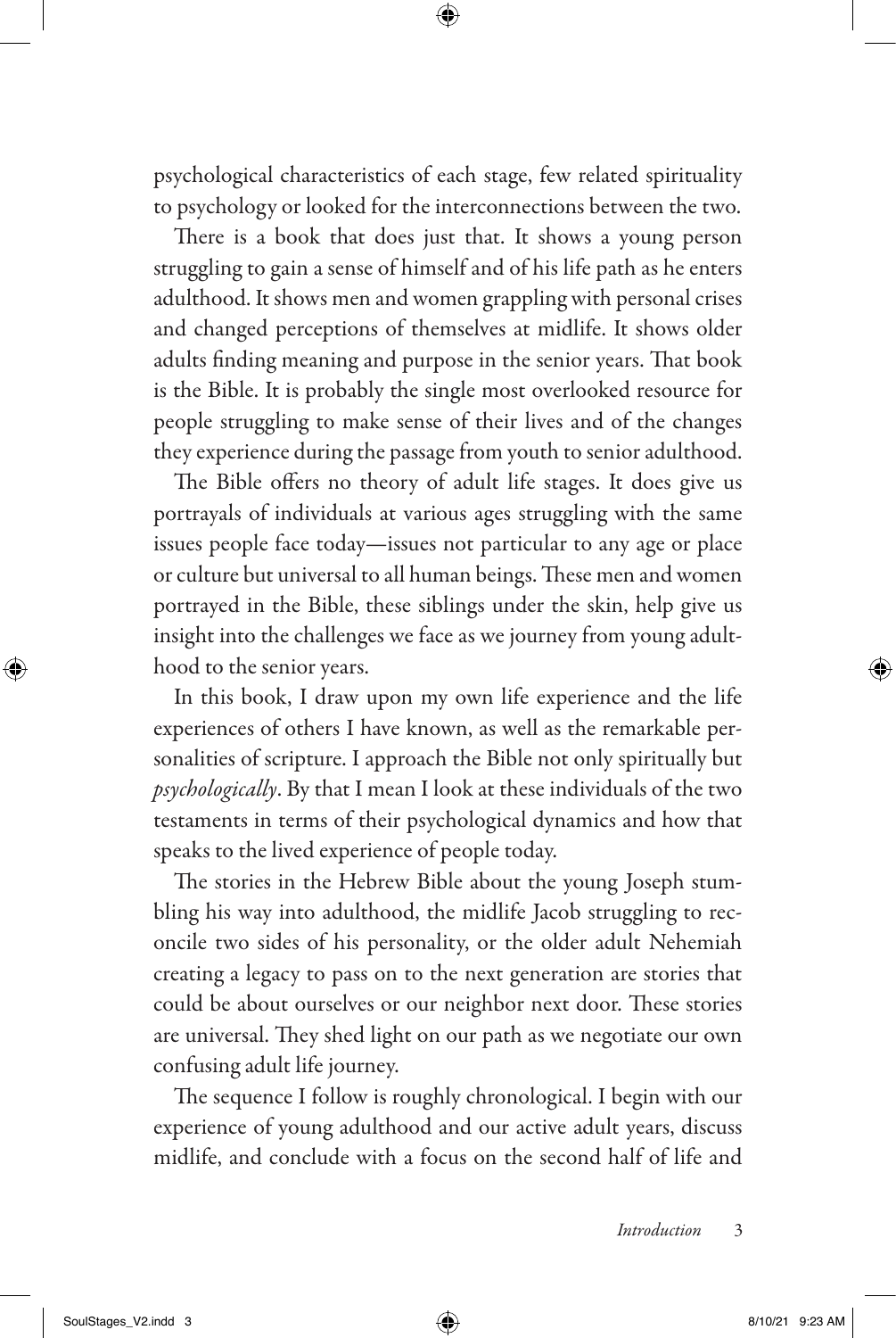the senior years. Although the issues are presented chronologically, many are common to all stages; these issues accompany us throughout life. The good news is that each stage of life is a "soul stage"—a chance to start over, to get it right, or at least a little righter than we did the last time.

In this book, we will explore:

- What challenges did we experience as a young adult? How did we find our own path? What mistakes did we make? Did we avoid getting "stuck," and how did we get out of it if we were? Is failure always a terrible thing, or can it lead to greater rewards and life satisfaction?
- What did it mean for us to gain some measure of worldly success during what society calls the "prime of life"? Is "success" always a good thing or are there pitfalls? Did we give up something to follow the expectations of society? How do we discover what we gave up and how do we reclaim it for ourselves?
- What really happens at midlife? Did we experience a "crisis," or did we use midlife as an opportunity to change direction? Did the things that once satisfied us begin to seem hollow? How do we discover a new path for the second half of life and rediscover new aspects of ourselves? How does spirituality come into play, and how do we integrate it into our life?
- And finally, in the senior years, how do we reinvent ourselves? Where do we find energy and passion? Do we have a legacy to leave for the next generation, and how do we figure out what that might be? Are the senior years a time for retreating from life, or can they be something much more?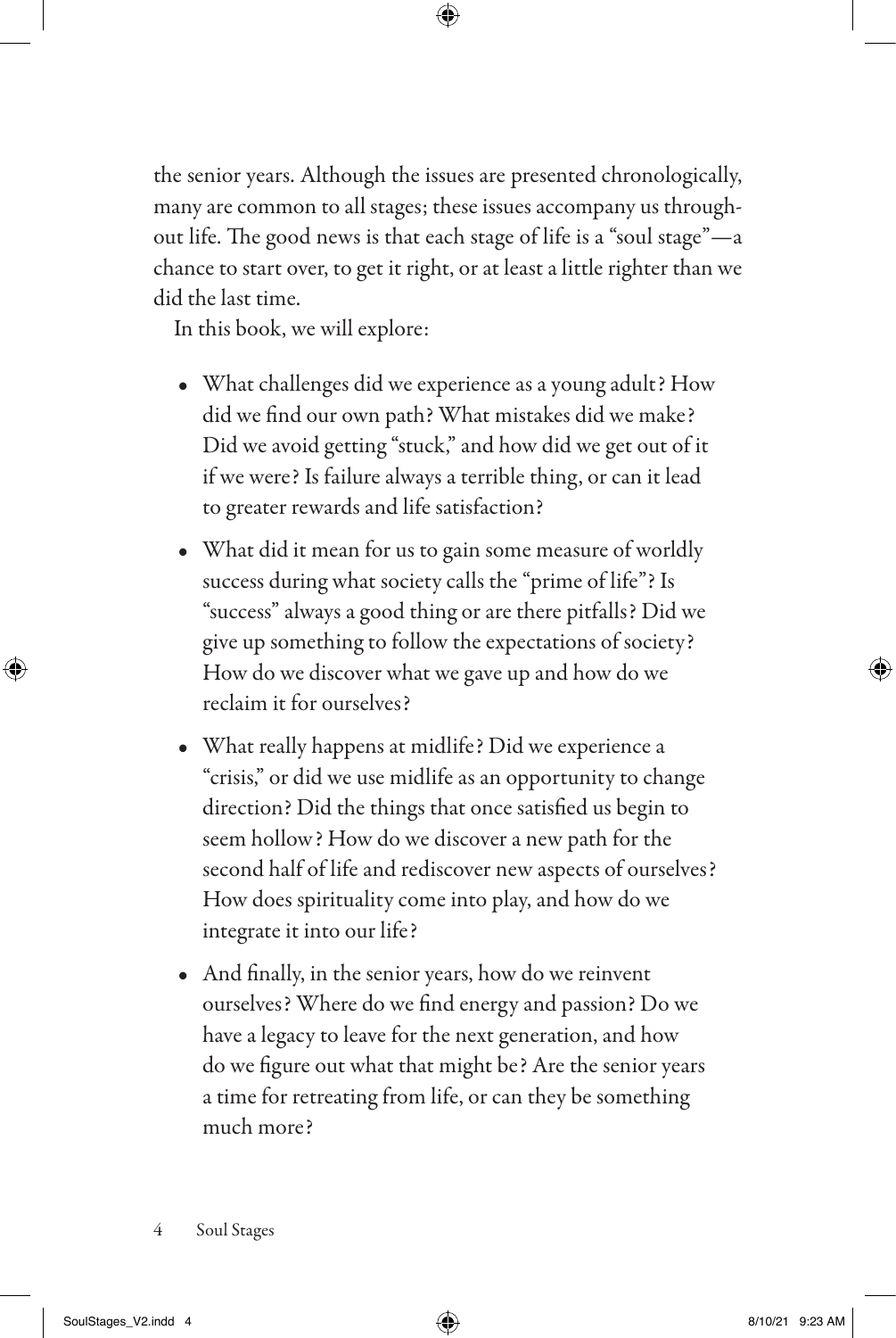As I investigate these questions, I will use examples from my own life and from my pastoral experience gained over forty years as an ordained leader in the church. I will use the narratives of biblical personalities as reference points. Above all, I will ask you to bring your own life into the discussion. What have you experienced? Where have you failed? Where have you succeeded? What is the next chapter of your life? What will it look like when you are there? And how can you begin preparing for it right now?

The adventure is ready to begin. Let us explore what God has in store for us.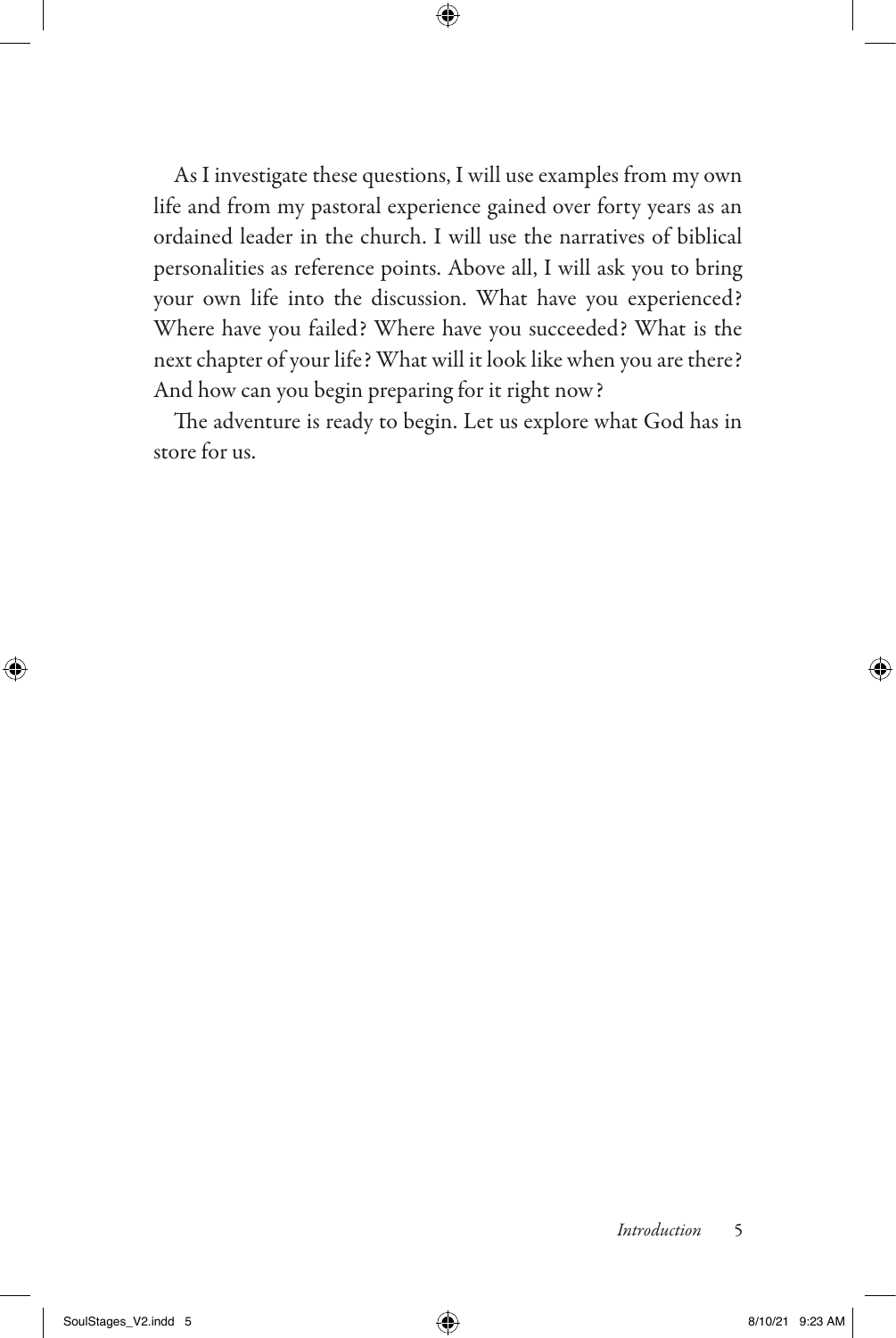

CHAPTER 1

### What Are You Seeking?

*I only wanted to try to live in accord with the promptings which came from my true self. Why was that so very difficult?*

—Hermann Hesse, *Demian*

Think of yourself at seventeen. Who were you? Where did you live? What were your concerns, preoccupations? How did you spend your day? What were you *seeking?*

If you had to choose one item from when you were a teenager—a photo or a memento—that would suggest who you were at that time and what you wanted to be, what would that be?

I know what it would be for me.

It is a newspaper column pasted in a scrapbook with a brown cover on the bottom shelf of a bookcase in my study. When I was a junior in high school, l achieved a small personal milestone. I had a letter published in the *Saturday Evening Post*. The *Post* had run a cover showing a teenage boy at a school dance walking across the floor when he finds himself in a dilemma. There are two girls sitting,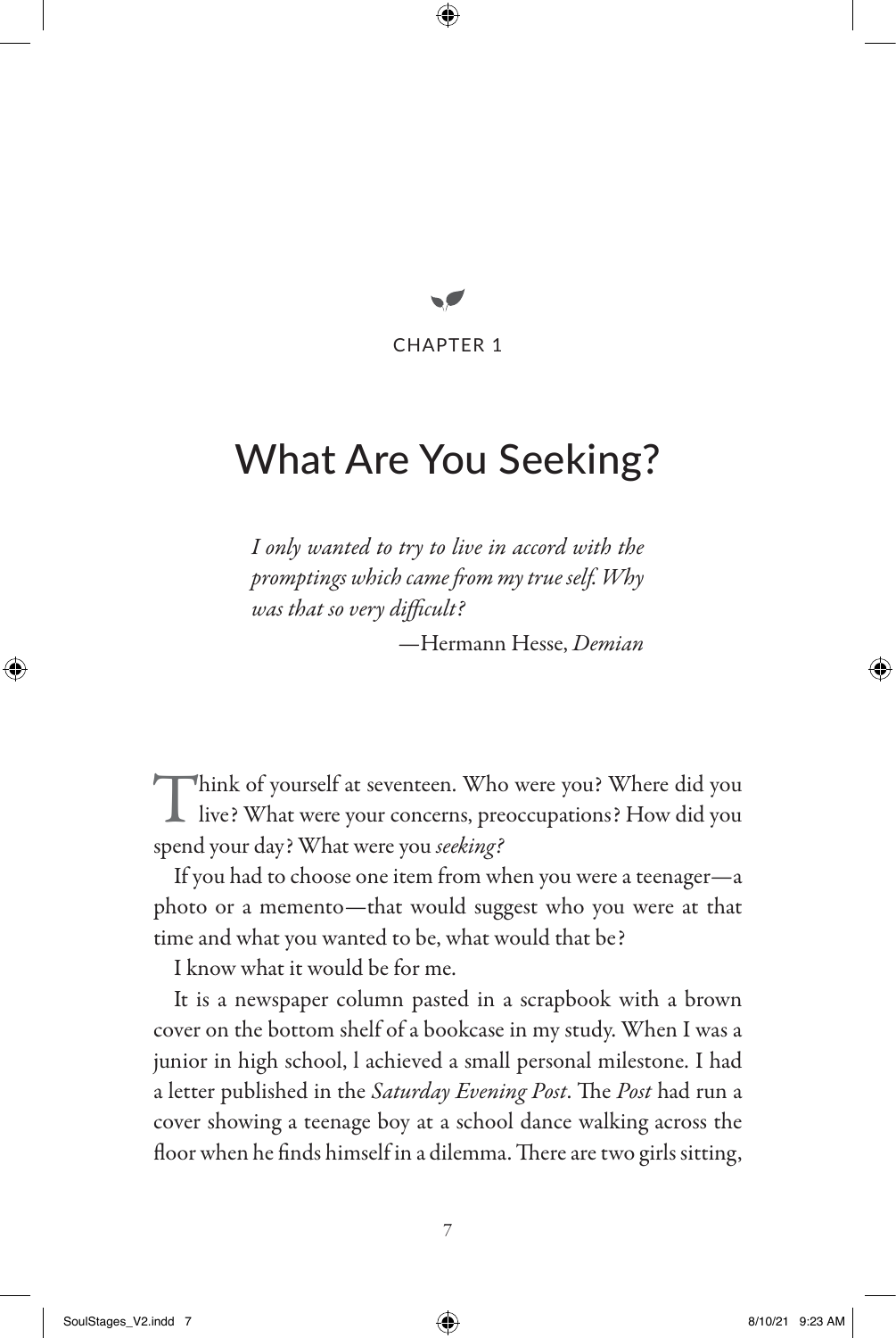watching him expectantly. Which one should he choose? I wrote to the editor suggesting he should sit down between the girls and initiate a conversation. It probably wasn't the most brilliant suggestion in the world, but it was good enough to have my letter featured in the "Letters to the Editor," where it was read by six million people across the country.

I experienced a tiny burst of fame, at least in my own mind, and it was associated with writing. Shortly after it appeared, a friend of my mother who lived out-of-state phoned to say she had seen a letter by a Christopher Moore. Was that possibly me? I went down to the local pharmacy and saw a whole pile of *Saturday Evening Posts* stacked up on the newsstand, all with my letter in it. I thought to myself, "If I were in Seattle this week, or Portland, or Atlanta, there would be a similar stack of *Saturday Evening Posts,* all with my name in them." It absolutely blew my mind. And I'm sure it was a formative influence because later in my life I wrote and published four books and became a newspaper columnist as well as a priest in the Episcopal Church.

What was your formative experience? What is the iconic photo or keepsake from when you were a teenager or young adult? What does it say about you, about who you wanted to be, or who you wanted to become? What does it say about what you were *seeking* at that time in your life, and maybe even today?

A friend of mine had her formative experience at Yellowstone Park on New Year's Eve. She was in her late twenties and was working as a successful stockbroker in New York. She had come to feel, however, that her job was not what she was called to do. Something else was demanding expression in her life and it seemed to have something to do with serving God. Accordingly, she took a year off from work and went to Yellowstone to live and work while she sorted things out. That particular New Year's Eve, she made her way from the hotel through the snow to Old Faithful Geyser, a spot where thousands of tourists gather each summer. There, on New Year's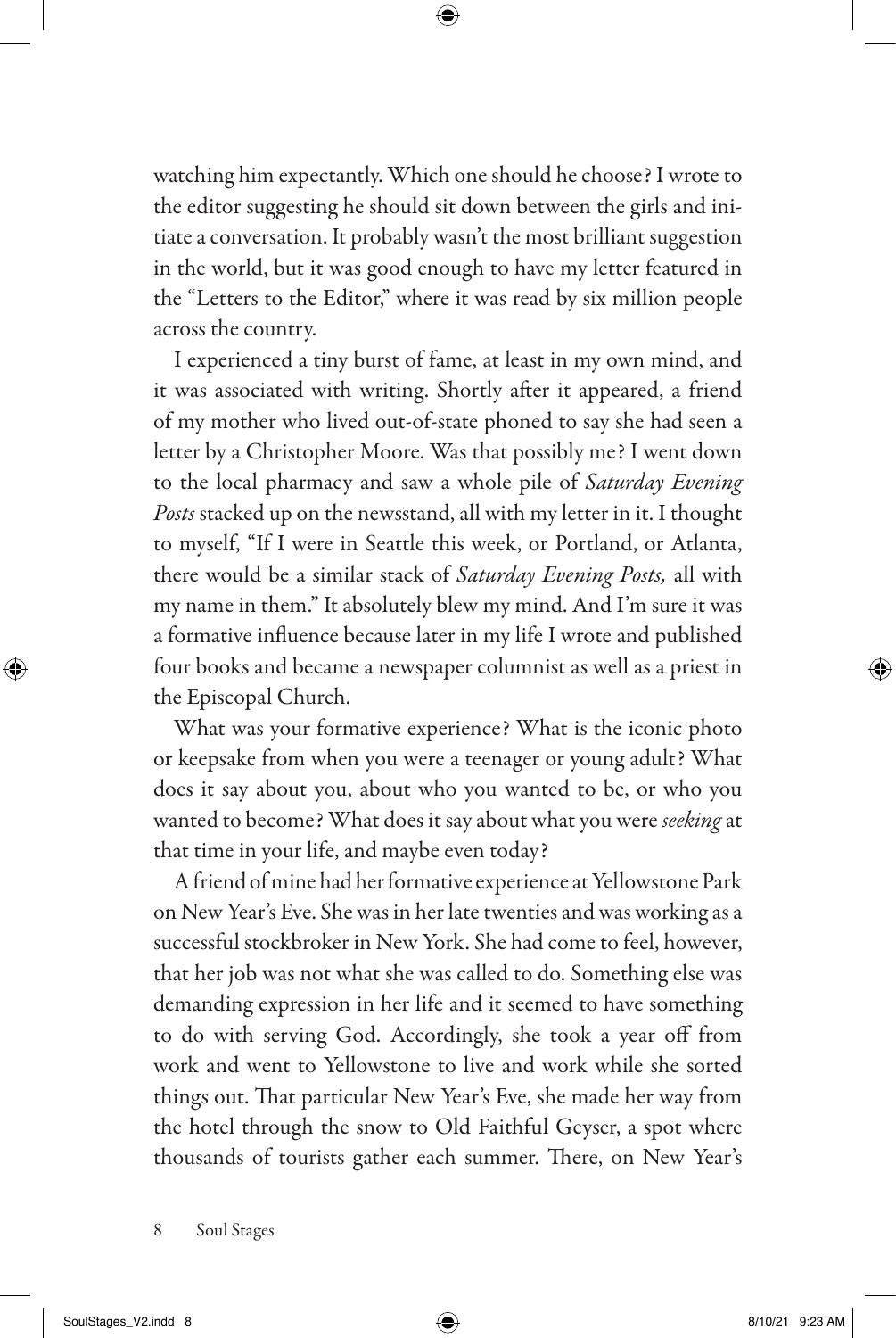Eve, in the snow and the silence, she watched the geyser erupt. That evening she made the life-changing decision to leave her work as a stockbroker and enter the Christian ministry. Her decision was the result of questions she had been asking herself: What am I seeking? Where is God calling me to be? What am I meant to do with my life? What is my sacred dream? What is my mission?

Millenia before her, a teenager was asked these same questions. His name was Joseph, and his story is told in Genesis.

#### *Joseph's Story and Our Story*

Before we meet Joseph, we need to ask: What does a Hebrew teenager living in the ancient Near East have to teach us about our formative years growing up in the modern world?

Two things. First, the human psyche has not fundamentally changed in the thousands of years that modern humans have been on the planet. Culture has changed. Society has changed. The physical environment has changed. Technology has changed in unimaginable ways. But the actual human psyche—that mental and emotional hardwiring of what it means to be human—has not substantially changed, if at all, in thousands of years.

Put Joseph in a Phillies sweatshirt, give him a fashionable haircut, and teach him American English, and there is no reason why he could not pass for a twenty-first-century American teenager. His psychological dynamics as he came of age are not dissimilar from that of a kid coming of age in Cincinnati or Detroit or Los Angeles in twenty-first-century America. Despite social and cultural differences, psychologically Joseph is our sibling under the skin.

Second, Joseph's story is relevant because it is a product of what is called the oral tradition. Joseph's story, like all the stories in the Bible, was told word-of-mouth from one person to another before it was written down. An oral tradition has an important characteristic. The story becomes more effective every time it is told. Extraneous elements are eliminated. The parts of the story that resonate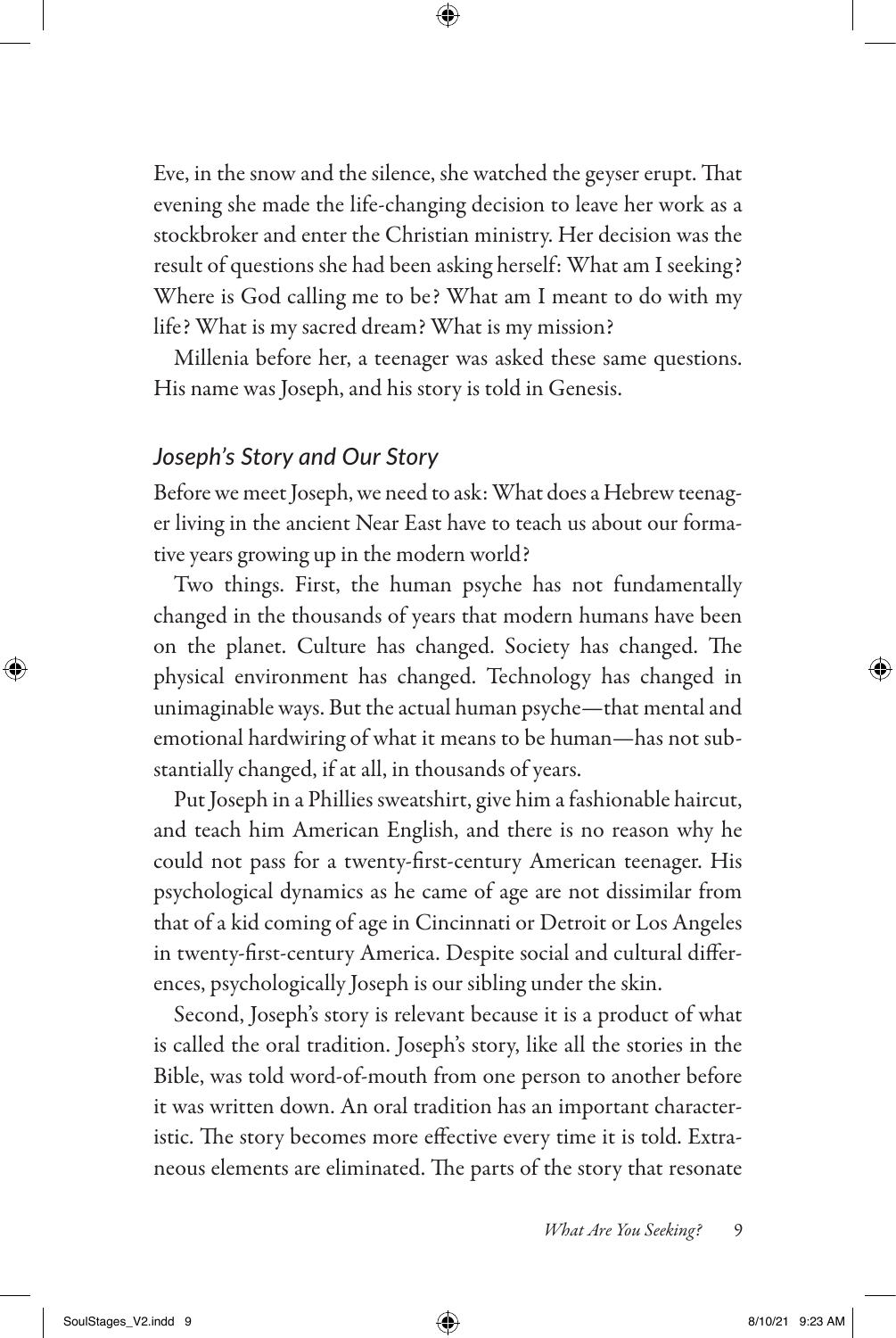more strongly with the hearers are given greater emphasis. Over time, the story becomes a better and more truthful perception of human nature.

Joseph's story was told repeatedly over many centuries. Over time, the story evolved from that of a teen living in a particular time and place to become a story of all teens living in all times and all places. Joseph's story is *our* story of the difficult journey from late adolescence to young adulthood. It is a template for becoming an adult: the timeless human drama of venturing forth, facing trials, and coming of age—what Joseph Campbell called "the hero's journey."2

When we first meet Joseph in Genesis 37, he is seventeen. The Bible says this specifically, four lines into the story. The specificity about age is unusual for scripture. Even with Jesus, only one of the Gospels says that he was "about thirty years of age" when he began his ministry.

Second, he comes from what today would be considered a dysfunctional family. Joseph and his eleven brothers are the products of his elderly father and three different women. Joseph is the son of the beloved Rachel, his father's great love. His father's preference for him is obvious to his brothers and, as Genesis notes, "they hated him, and could not speak peaceably to him" (Genesis 37:4).

Finally, Joseph is a dreamer. He is one of those people who is in close contact with his unconscious. He also lives in a society in which dreams are taken seriously and often acted upon. Joseph, unwisely as it turns out, shares one of his dreams with his brothers. "There we were," he tells them, "binding sheaves in the field. Suddenly my sheaf rose and stood upright; and then your sheaves gathered around it and bowed down to my sheaf."

The brothers immediately recognize the implications of the dream. One can imagine the reaction of his brothers who already aren't that crazy about Joseph.

As if this weren't bad enough, he shares another dream. In this dream the sun, the moon, and the stars bow down before him. Talk